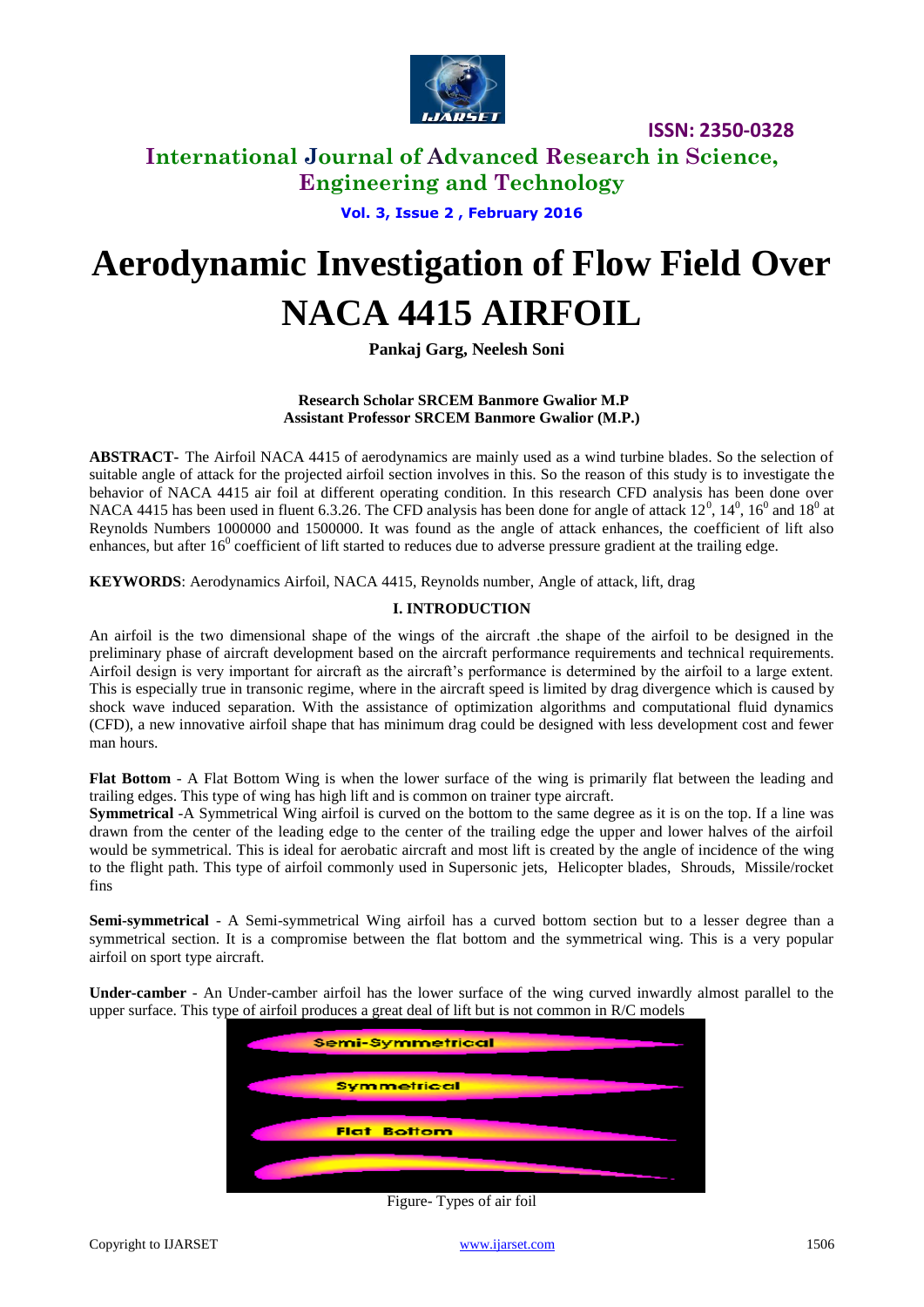

### **International Journal of Advanced Research in Science, Engineering and Technology**

**Vol. 3, Issue 2 , February 2016**

#### **II. PREVIOUS WORK**

**Kevadiya and Vaidya [1]**, has done CFD analysis on NACA 4412 air foil of wind turbine blade.**Wadcock and coles [2],** has done Flying hot wire study of flow past an NACA 4412 airfoil at maximum lift. **Agrawal and Saxena [3]**, has done analysis of wings using airfoil NACA 4412 at different angle of attack. **Rosario at al. [4]**, has done Evaluation of the radial flow effects on micro HAWTs through the use of a transition CFD 3D model - Part II: Post processing and comparison of the results. **Gulzar at al. [5],** has done simulation on Impact of Variation in Angle of Attack on NACA 7420 Airfoil in Transonic Compressible Flow Using Spalart- Allmaras Turbulence Model

#### **III. METHODOLOGY**

#### **A. Mesh Generation**

To perform the CFD analysis it is necessary to obtain the mesh file of the airfoil. Depending upon the complexity of airfoil, mesh type may be chosen as described below:

Types of Mesh

- 1. Structured Meshes
- 2. Unstructured Meshes
- 3. Hybrid Meshes





topology



#### **B. Boundry Condition**

| S.No | Zone       | Type            |
|------|------------|-----------------|
|      | Farfield 1 | Velocity inlet  |
|      | Farfield 2 | Velocity inlet  |
| っ    | Farfield 3 | Pressure outlet |
|      | Airfoil    | Wall            |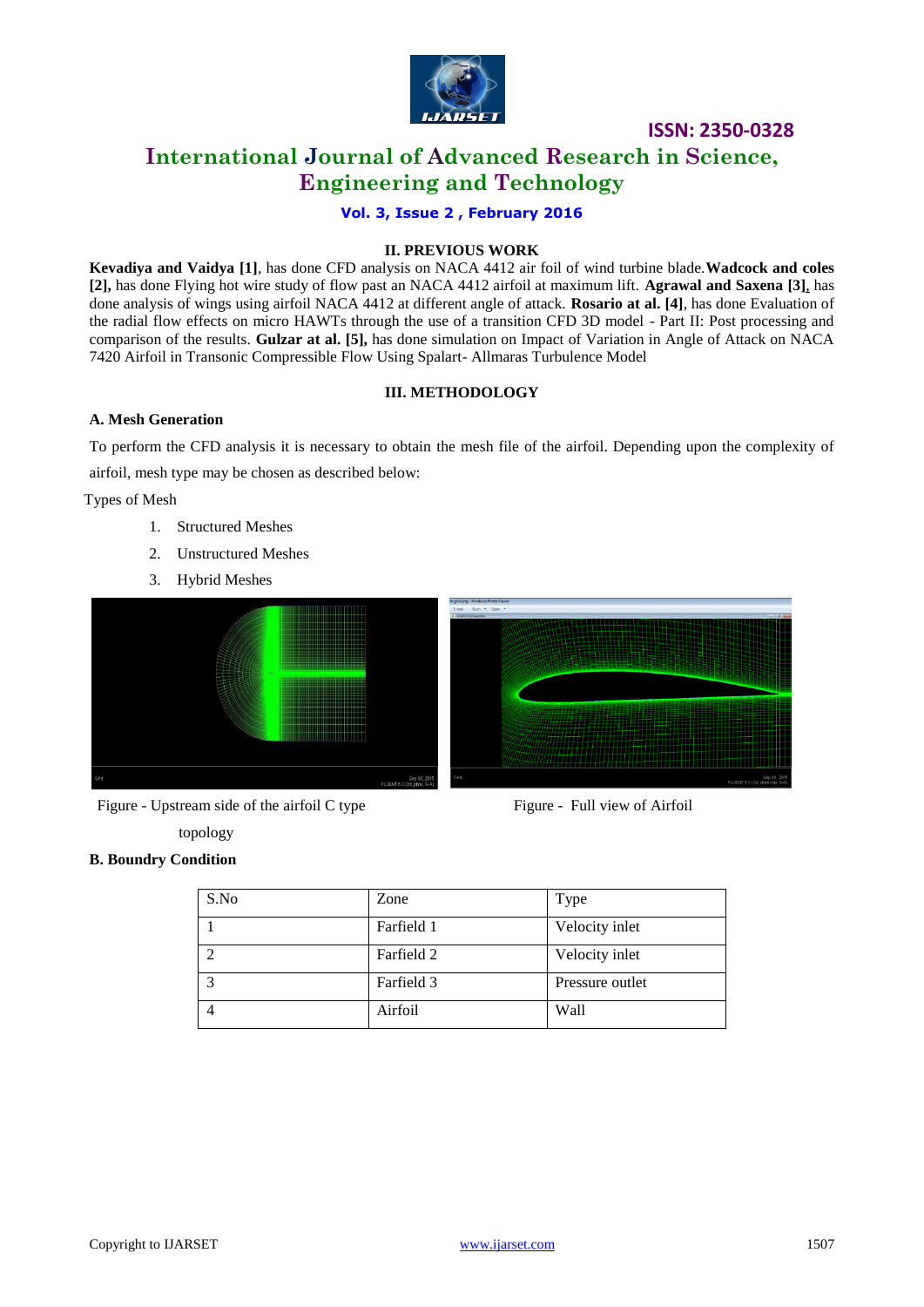

# **International Journal of Advanced Research in Science, Engineering and Technology**

#### **Vol. 3, Issue 2 , February 2016**

#### **C. Put The Value of Velocity Inlet At Different Angle Of Attack**

| Reynolds Number = $10,00,000$ |                      |                      |  |
|-------------------------------|----------------------|----------------------|--|
| Angle                         | X component<br>(m/s) | Y component<br>(m/s) |  |
| $12^{0}$                      | 14.288               | 3.037                |  |
| $14^{0}$                      | 14.176               | 3.5345               |  |
| 16 <sup>0</sup>               | 14.044               | 4.027                |  |
| 18 <sup>0</sup>               | 13.895               | 4.514                |  |

| Reynolds Number = $15,00,000$ |                     |                      |  |
|-------------------------------|---------------------|----------------------|--|
| Angle                         | Xcomponent<br>(m/s) | Y component<br>(m/s) |  |
| $12^{0}$                      | 21.439              | 4.557                |  |
| $14^{0}$                      | 21.267              | 5.302                |  |
| 16 <sup>0</sup>               | 21.069              | 6.04                 |  |
| $18^0$                        | 20.844              | 6.772                |  |

#### **D. Select the Material properties**

| <b>Numbers</b> | Properties | Value                       |
|----------------|------------|-----------------------------|
|                | Density    | $1.225$ Kg/m <sup>3</sup>   |
|                | Viscosity  | $1.7894\times10^{5}$ Kg/m-s |

#### **IV. RESULT AND DISCUSSION**

A. Velocity contour at Different angle of attack and Reynolds number









**Figure- 14<sup>0</sup>AOA and 1000000 Re Figure- 14<sup>0</sup>AOA and 1500000 Re**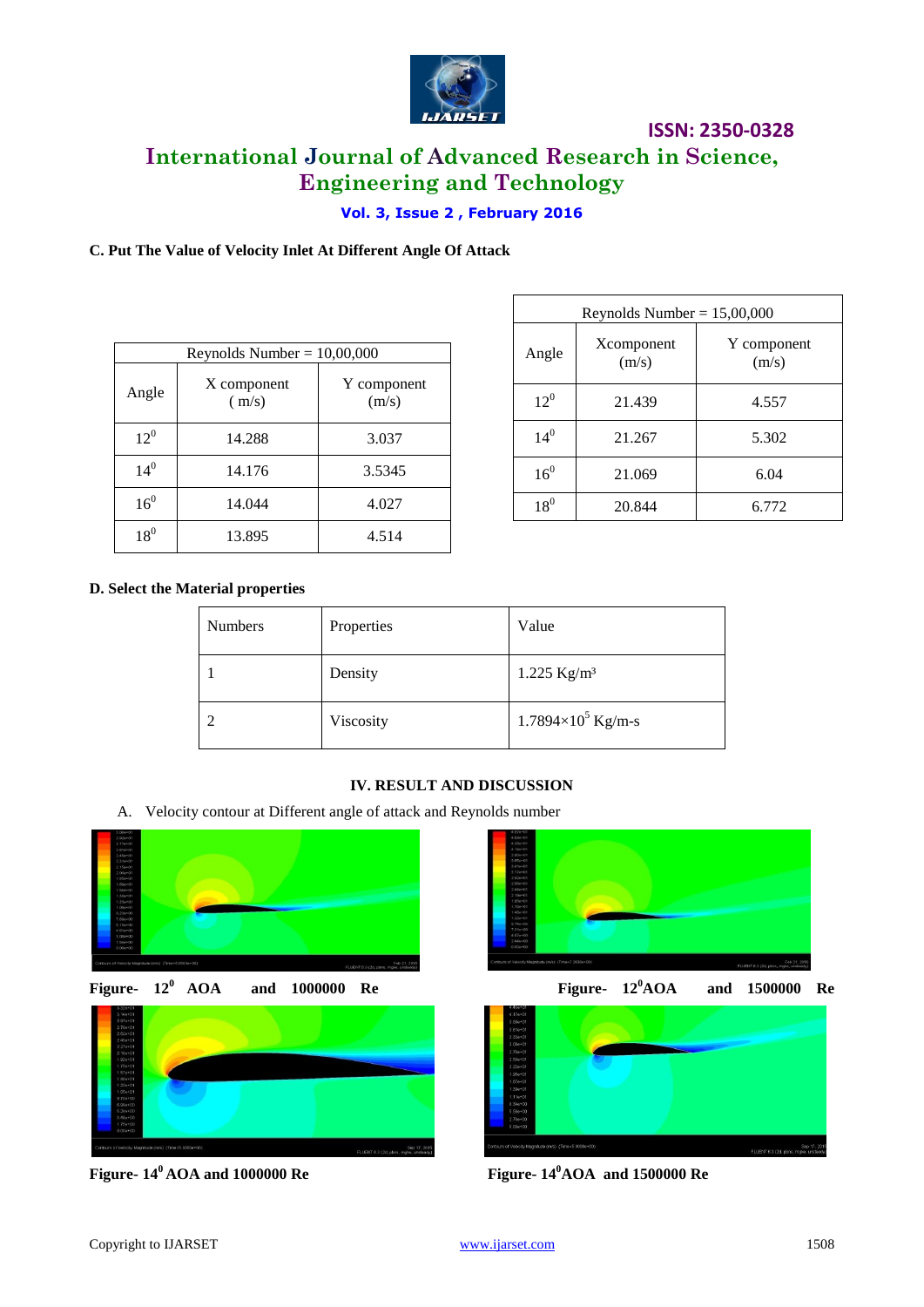

# **International Journal of Advanced Research in Science, Engineering and Technology**

**Vol. 3, Issue 2 , February 2016**



**Figure 4.5- 16<sup>0</sup>AOA and 1000000 Re Figure 4.6- 16<sup>0</sup>AOA and 1500000 Re**



 **Figure- 18<sup>0</sup>AOA and 1000000 Re Figure- 18<sup>0</sup>AOA and 1500000 Re**







 **Figure- 12<sup>0</sup>AOA and 1000000 Re Figure- 12<sup>0</sup>AOA and 1500000 Re**



 **Figure- 14<sup>0</sup>AOA and 1000000 Re Figure- 14<sup>0</sup>AOA and 1500000 Re**



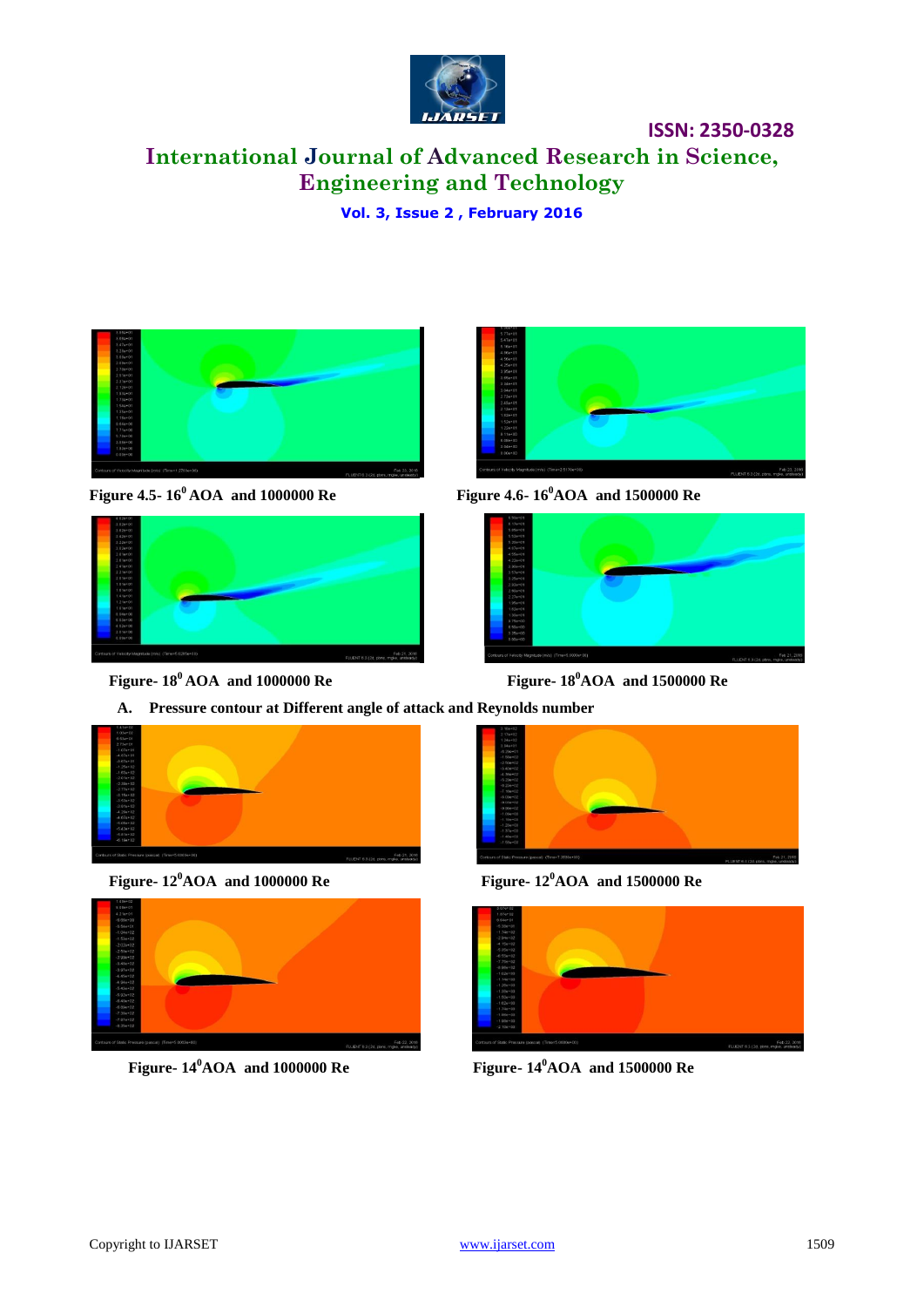

# **International Journal of Advanced Research in Science, Engineering and Technology**

**Vol. 3, Issue 2 , February 2016**





 **Figure- 16<sup>0</sup>AOA and 1000000 Re Figure- 16<sup>0</sup>AOA and 1500000 Re**





 **Figure- 18<sup>0</sup>AOA and 1000000 Re Figure- 18<sup>0</sup>AOA and 1500000 Re**

**A. Maximum Lift and Drag Coefficient Vs Angle of Attack**



 **Figure- Maximum C<sup>L</sup> Vs AOA at 16<sup>0</sup>AOA Figure - Maximum C<sup>d</sup> Vs AOA at** 



 **and 1500000 Re** 18<sup>0</sup> **AOA** and 1500000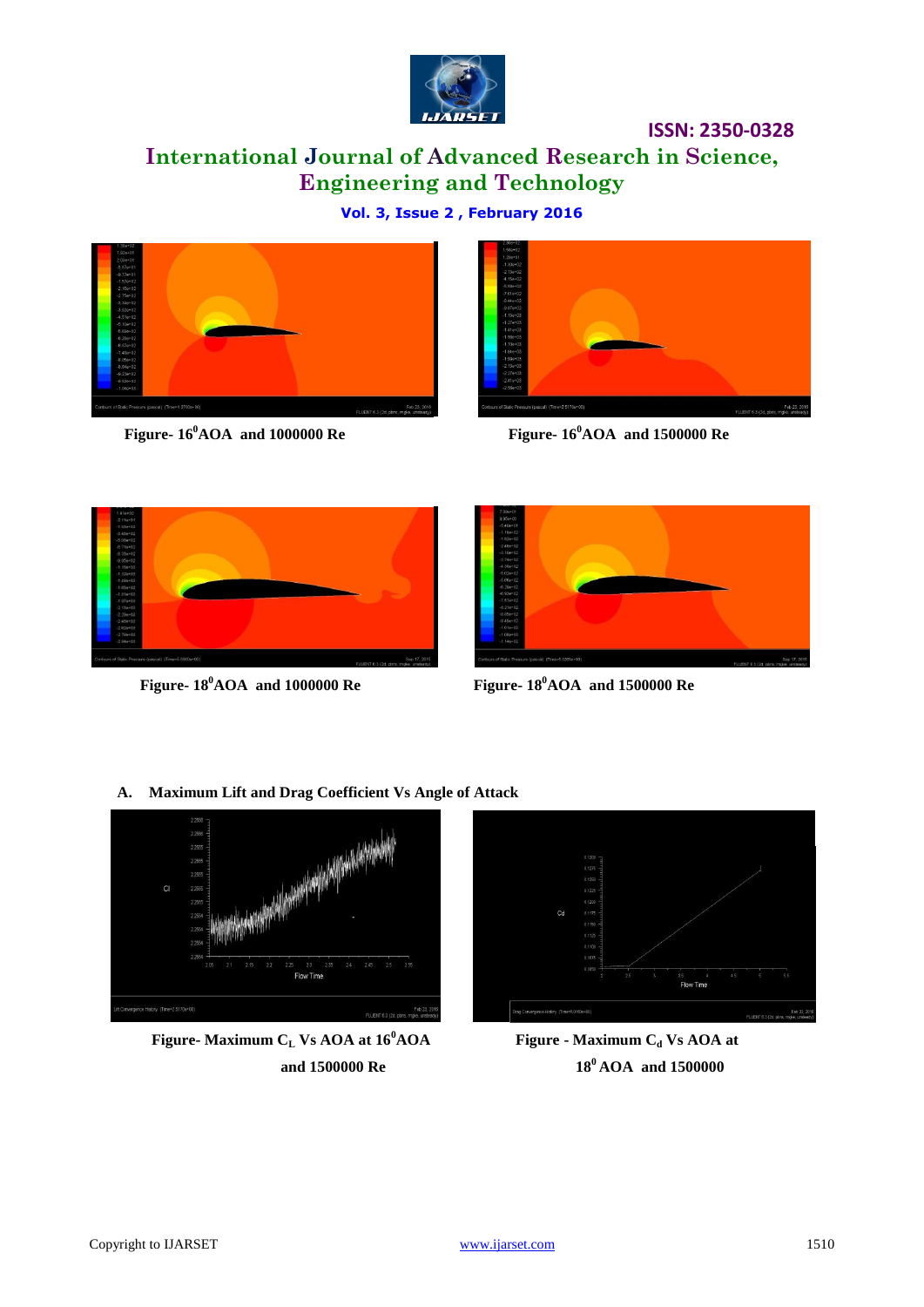

### **International Journal of Advanced Research in Science, Engineering and Technology**

#### **Vol. 3, Issue 2 , February 2016**

#### **B. Observation Table**

### **Table - Flow Sepration , Coefficient Of Lift (CI) And Coefficient Of Drag (CD ) At Different AOA And 1000000 Reynolds Number**

| Reynolds Number = $10,00,000$ |                               |                          |                                |                                |
|-------------------------------|-------------------------------|--------------------------|--------------------------------|--------------------------------|
| S.No.                         | Angle of attack<br>$(\infty)$ | Flow separation<br>(x/c) | Coefficient of Lift<br>$(C_I)$ | Coefficient of Drag<br>$(C_D)$ |
| 1                             | $12^{0}$                      | 0.80                     | 0.865                          | 0.038                          |
| $\mathfrak{D}$                | $14^{0}$                      | 0.70                     | 0.927                          | 0.045                          |
| 3                             | 16 <sup>0</sup>               | 0.65                     | 0.96                           | 0.059                          |
| 4                             | $18^0$                        | 0.40                     | 0.925                          | 0.065                          |

#### Table -Flow Sepration, Coefficient Of Lift  $(C_I)$  and Coefficient of Drag  $(C_D)$

| at Different AOA And 1500000 Reynolds Number |  |
|----------------------------------------------|--|
| Revnolds Number $= 15.00.000$                |  |

| Reynolds Number = $15,00,000$ |                 |                 |                     |                     |
|-------------------------------|-----------------|-----------------|---------------------|---------------------|
|                               | Angle of attack | Flow separation | Coefficient of Lift | Coefficient of Drag |
| S.No.                         | $(\infty)$      | (x/c)           | $(C_L)$             | $(C_D)$             |
|                               | $12^{0}$        | 0.82            |                     |                     |
|                               |                 |                 | 2.027               | 0.071               |
| 2                             | $14^{0}$        | 0.74            |                     |                     |
|                               |                 |                 | 2.0275              | 0.084               |
| 3                             | 16 <sup>0</sup> | 0.67            |                     |                     |
|                               |                 |                 | 2.255               | 0.105               |
| $\overline{4}$                | $18^0$          | 0.45            |                     |                     |
|                               |                 |                 | 2.25                | 0.112               |

From the above table, it has been concluded that between angle of attack  $\alpha$ ) 12° to 16° the flow separation is also negligible because the flow line above the separation point is capable of suppressing the flow on airfoil surface but the coefficient of lift is not much high hence it is not an optimum condition. From  $15^{\circ}$  to  $18^{\circ}$  the flow separation is so severe because of adverse pressure gradient in the trailing edge of the airfoil is increasing with the angle of attack. pressure which increase the drag force. This is stall angle and in our experiment it is found at 16º. At this stall the coefficient of lift is 2.255 which is highest.